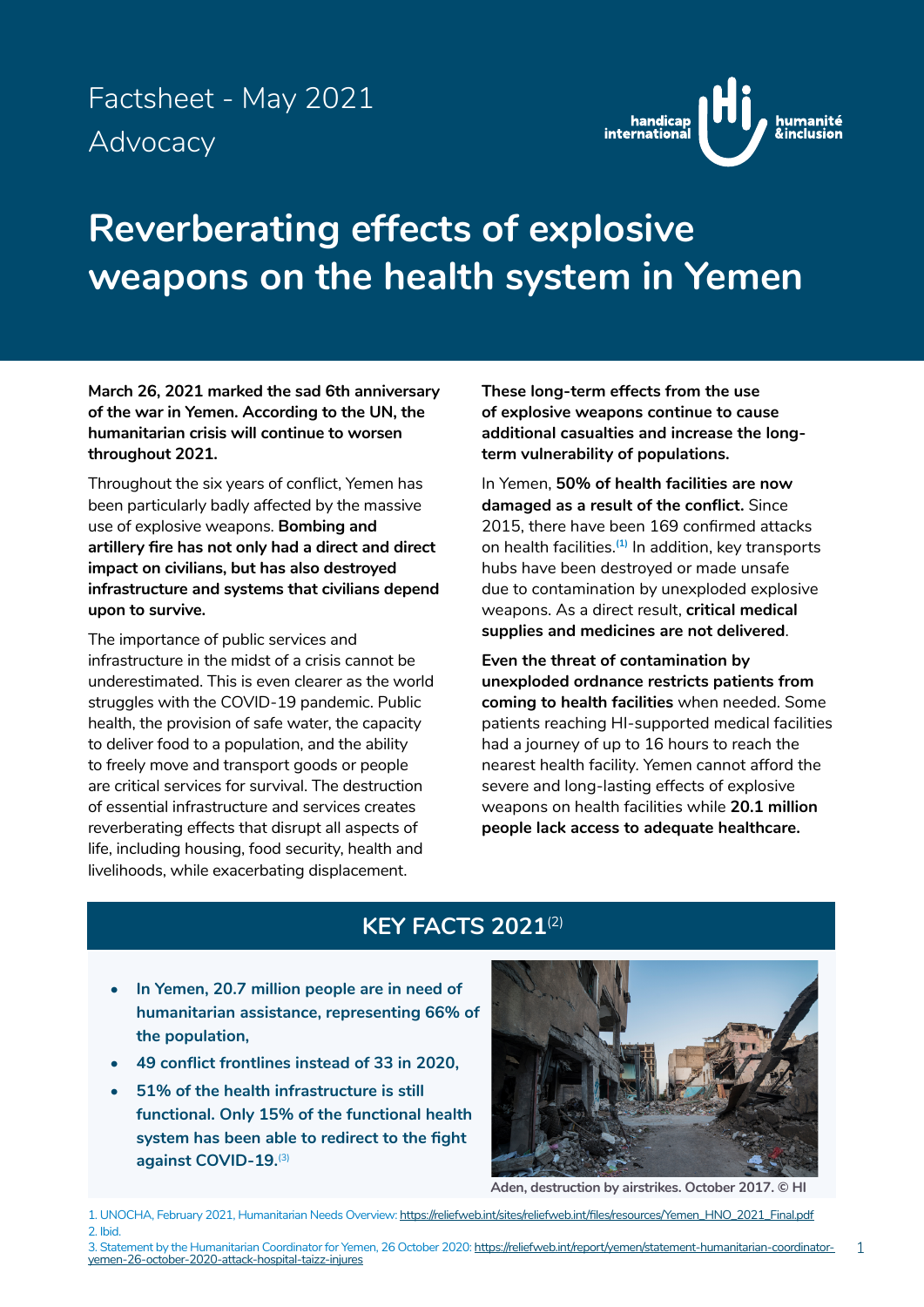### **Explosive weapons: effects far beyond the impact zone**

Explosive weapons are a category of weapons that project an explosive blast, heat, and fragmentation around a point of detonation. (4) These include aircraft bombs and missiles, artillery shells, mortars, and rockets, and multibarrel rocket launchers, as well as improvised explosive devices (IEDs). These weapons are often launched from airborne vehicles such as airplanes, helicopters, and drones, leading to high dispersal areas and ineffective targeting. They may also be launched from ground-based vehicles or by hand. In Yemen, nearly every form of explosive weapon has been used.<sup>(1)</sup> Explosive weapons with wide area effects

are devastating because of their large blast radius and fragmentation effect, inaccuracy of the delivery of the weapons, and the frequent practice of simultaneously releasing multiple explosive weapons munitions across an area. These wide area effects cause death, injury, and wide-scale destruction of infrastructure in areas far beyond the initial point of impact. This ensures that even if weapons are aimed at military targets, the use of such weapons in villages, towns, and cities will likely risk indiscriminate civilian casualties and disproportionate damage to vital infrastructure.

### **Reverberating effects and consequences over decades**

#### **Combined effects in a humanitarian crisis**

When infrastructure is limited or resources such as water or food are scarce, the potential impact of explosive weapons is amplified.<sup>(6)</sup> Yemen has long faced structural challenges concerning water scarcity, food insecurity, and poverty. The Group of Eminent Experts on Yemen (GEE) have noted that « the destruction and damage the conflict has caused to the already limited infrastructure and access to basic services, such as medical care, education and justice, have significantly affected the resilience of vulnerable  $commu$ nities  $v^{7}$ 

Bombs do not fall in isolation. In Yemen, the humanitarian consequences caused by explosive weapons with wide area effects are compounded by a pre-existing economic and social context that is already extremely precarious. In fact, the bombing exacerbates existing fragilities that are already influencing the crisis in the country. Economic hardship, social context, barriers to access, food and health security were all preexisting factors that the conflict exacerbated: the systemic consequences of explosive weapons with wide area effects used in populated areas continues to increase the vulnerability of the population.

#### **Reverberating effects and systematic consequences**

Reverberating effects are the long-term impacts of explosive weapons use. The term captures effects beyond the initial high-pressure blast wave caused by the detonation of explosive weapons. Often understood as tertiary effects or indirect effects, these reverberating effects capture the extent of damage that occurs after the bombing.

Reverberating effects include damage to systems and structures such as civilians'

homes, transportation networks, water and sanitation systems, electricity and power grids, telecommunications systems, hospitals and health facilities, and public buildings. It also entails the impact caused by the lack of access to services that occurs after the destruction of facilities or infrastructure involved with health, education, cultural and religious practices, livelihoods, and food security. These long-term impacts can affect civilians for decades after the explosive weapons event. The legacy of contamination by unexploded ordnance from explosive weapons, as well as forced displacement due to insecurity or the destruction of services, are also reverberating effects caused by the use of explosive weapons.

### **Destruction and Disruption to Health Services**

Health facilities damaged through the wide area effects of explosive weapons have directly reduced the quality of healthcare available to the Yemeni population. When facilities are destroyed, health services are interrupted. Furthermore, the destruction of other infrastructure such as roads endangers both the population's access to services and the medical supply chain necessary to keep hospitals operating.

Since the beginning of the conflict, medical

facilities have been directly attacked at least 169 times. Mwatana for Human Rights has documented 35 aerial attacks on 32 health facilities across 10 governorates in the period between 2015 and 2018.<sup>(8)</sup> Sa'ada was the most affected governorate, with 27 attacks on health facilities. **Amongst the many incidents affecting health services, the following are examples of when explosive weapons use resulted in restricted access to lifesaving medical services in Yemen.**

#### **Hayden Hospital, Sa'ada governorate (26 October 2015):**

An MSF-supported hospital in Hayden District, Sa'ada, in northern Yemen, was destroyed after 2 hours of airstrikes in October 2015. Damage to the hospital included the destruction of the inpatient and outpatient departments, the maternity ward, the lab, and the emergency room. Hayden Hospital is located in one of Yemen's least-served governorates and a region characterised by a lack of public services. On average, this hospital treated 200 war-wounded people per month in the emergency room. As the only hospital within an 80-kilometre radius, the reverberating impact from the loss of this hospital left 200,000 people with no access to lifesaving medical care.(9)

### **Abs Rural Hospital, Hajjah governorate (15 August 2016):**

Another MSF-supported facility in Hajjah governorate in northwestern Yemen was hit by an aerial bomb in August 2016. The attack destroyed the emergency room and caused significant structural damage to the building. Abs hospital was the centrepoint for mass casualties in the region and the sole hospital designed to serve civilians in the area, with a catchment of more than  $150,000$  people. $^{(10)}$  The hospital was shut down for 3 months, denying the population access to care.  $(11)$  Without the Abs hospital surgical centre, the next available option for civilians was Hajjah, which is 100 km from Abs.

**Al Mokha Hospital (6 November 2019):** This MSF-supported hospital was partially destroyed in November 2019 when missiles hit a military warehouse near the hospital. The wide area effects of the missiles destroyed the hospital and pharmacy. The hospital provided emergency surgical care for patients suffering from conflict-related injuries, as well as other necessary surgical emergencies such as caesarean operations for complicated deliveries. The MSF hospital had been the only free-of-charge facility offering such services for civilians in the Mokha area. Since January 2019, the hospital had treated 1,787 patients and performed 2,476 surgical procedures, including 201 caesarean sections.<sup>(12)</sup> Operations were moved to Aden, as the site cannot be re-opened until demining activities have cleared the area of contamination.

#### **Al Jafra Hospital and Al Saudi Field Hospital (7 February 2020):**

On 7 February 2020, the Al Jafra Hospital and Al Saudi field hospital in Majzar District in Marib were hit by artillery shells.<sup>(13)</sup> The hospitals, located 75 kilometers northwest of Marib City, serve a population of about 15,000, including a high proportion of displaced people. The facilities have been badly damaged, including the intensive care unit, occupational therapy unit, inpatient unit, and the pharmacy at Al Jafra Hospital, which is the main hospital in the area. The nearby Al Saudi field hospital, a mobile clinic, was structurally damaged.

12. MSF, 2019, « MSF hospital partially destroyed in Mocha attack », 7 November 2019 : [https://www.msf.org/msf-hospital-partially-destroyed-](https://www.msf.org/msf-hospital-partially-destroyed-attack-mocha-southwest-yemen)

<sup>5.</sup> AOAV, 2016, « Wide-Area Impact: Investigating The Wide-Area Effect of Explosive Weapons, » p. 1.: [https://aoav.org.uk/wp-content/](https://aoav.org.uk/wp-content/uploads/2016/03/Wide-Area-Impact-explosive-weapons-in-populated-areas.pdf) [uploads/2016/03/Wide-Area-Impact-explosive-weapons-in-populated-areas.pdf](https://aoav.org.uk/wp-content/uploads/2016/03/Wide-Area-Impact-explosive-weapons-in-populated-areas.pdf)

<sup>8.</sup> Mwatana. 2020, « I ripped the IV out of my arm and started running: Attacks on Health Care in Yemen, » p. 33 : [https://mwatana.org/en/i-ripped-iv](https://mwatana.org/en/i-ripped-iv-out-of-my-arm)[out-of-my-arm](https://mwatana.org/en/i-ripped-iv-out-of-my-arm)

<sup>4.</sup> ICRC, June 2016, Explosive weapons in populated areas – Factsheet, [https://www.icrc.org/en/download/file/23879/4264\\_002\\_factsheet](https://www.icrc.org/en/download/file/23879/4264_002_factsheet-explosive-weapons_2.pdf)[explosive-weapons\\_2.pdf](https://www.icrc.org/en/download/file/23879/4264_002_factsheet-explosive-weapons_2.pdf)

<sup>6.</sup> For more information, see UNIDIR's work on developing a framework: Wille Christina and John Borrie, 2016, «Understanding the Reverberating Effects of Explosive Weapons A Way Forward, » p. 2 : [https://www.unidir.org/publication/understanding-reverberating-effects-explosive-weapons](https://www.unidir.org/publication/understanding-reverberating-effects-explosive-weapons-way-forward)[way-forward](https://www.unidir.org/publication/understanding-reverberating-effects-explosive-weapons-way-forward)

<sup>7.</sup> GEE, 2019, « Situation of human rights in Yemen, including violations and abuses since September 2014 » A/HRC/42/17, p. 5 : [https://www.ohchr.](https://www.ohchr.org/EN/HRBodies/HRC/YemenGEE/Pages/Index.aspx) [org/EN/HRBodies/HRC/YemenGEE/Pages/Index.aspx](https://www.ohchr.org/EN/HRBodies/HRC/YemenGEE/Pages/Index.aspx)

<sup>9.</sup> Human Rights Watch, 2015, « Yemen: Coalition Airstrikes Hit Hospital Credible, Impartial Inquiry Needed into Attack, » Human Rights Watch, 27 October 2015 :<https://www.hrw.org/news/2015/10/27/yemen-coalition-airstrikes-hit-hosp> 10. MSF, 2017, « Crisis update - January 2017, » Crisis Update. [https://www.msf.org/yemen-crisis-update-january-2017\(55\).](https://www.msf.org/yemen-crisis-update-january-2017)

<sup>11.</sup> Ibid. note 8.

[attack-mocha-southwest-yemen](https://www.msf.org/msf-hospital-partially-destroyed-attack-mocha-southwest-yemen)

<sup>13.</sup> OCHA, 2020, « Displacement in Marib, Sana'a and Al Jawf governorates, » Situation Report No.2 : [https://reliefweb.int/report/yemen/yemen-](https://reliefweb.int/report/yemen/yemen-displacement-marib-sana-and-al-jawf-governorates-situation-report-no-2-18)2 [displacement-marib-sana-and-al-jawf-governorates-situation-report-no-2-1](https://reliefweb.int/report/yemen/yemen-displacement-marib-sana-and-al-jawf-governorates-situation-report-no-2-18)8 3